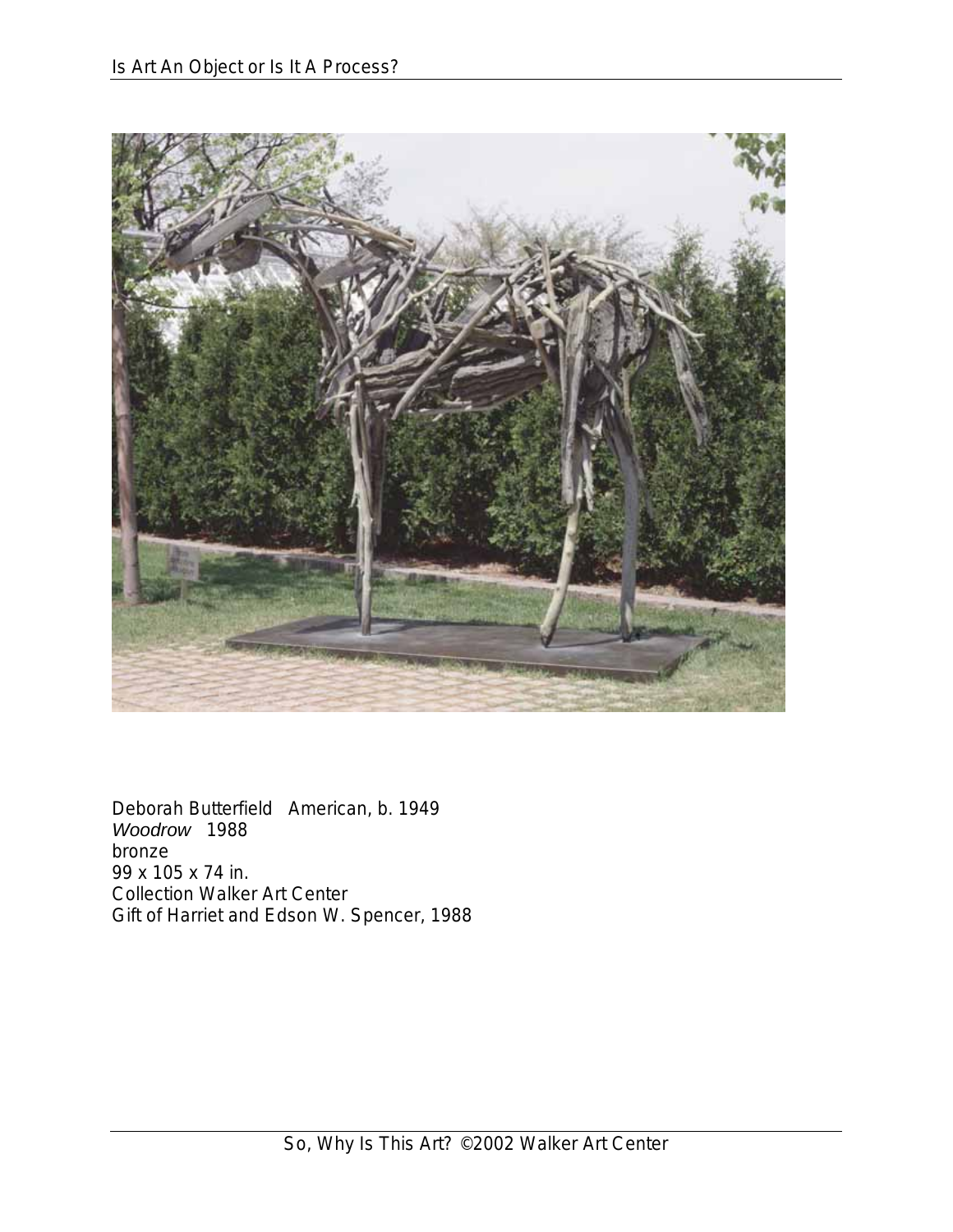Deborah Butterfield, *Woodrow* 1988

"In the 1970s I made horses out of real mud and sticks. They were, in part, meant to reflect how much a horse is part of his environment—I combined the figure and the ground." —Deborah Butterfield

Deborah Butterfield's remarkable interpretations of horses are constructed from such materials as crushed metal, wire, mud, straw, and fragments of wood. The sculptor has several horses of her own on a ranch in Montana, where she studies their movements and form carefully. Butterfield's sculptures are portraits of individual animals. For *Woodrow*, the artist took a selection of sticks, tree branches, and bark that she cast in bronze, then assembled and welded the pieces together into the form of a horse. Even though Butterfield's sculpture is made of many fragments, its spare and elegant structure is very lifelike. *Woodrow* blends easily with the natural setting of the Garden because the artist patinated (colored) the bronze branches and twigs, making them look like natural wood.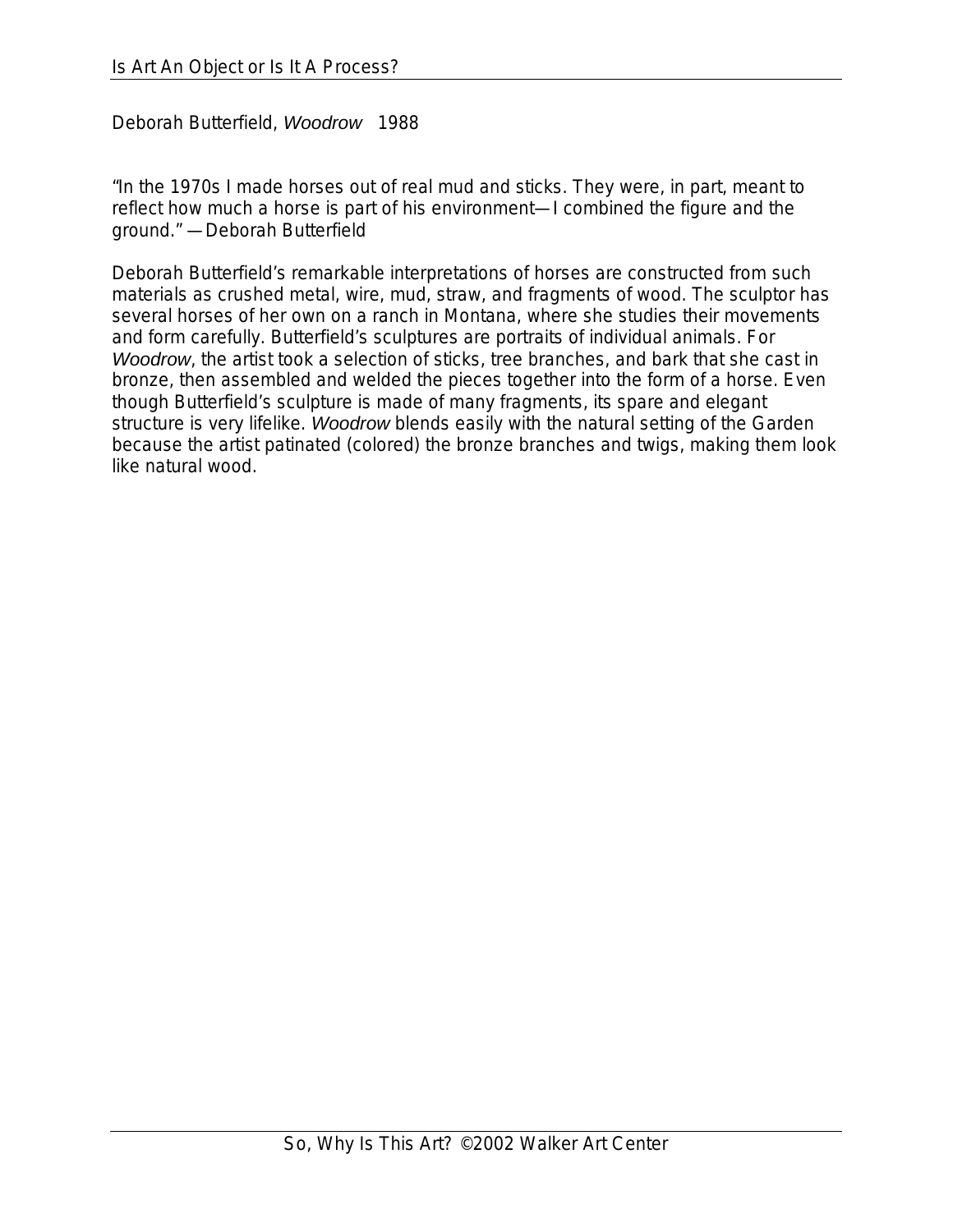

Lucio Fontana Italian, 1899–1968 *Concetto Spaziale—Attesa (Spatial Concept—Expectation)* 1964–1965 tempera on canvas, lacquered wood 57 1/2 x 45 in. Collection Walker Art Center T. B. Walker Acquisition Fund, 1998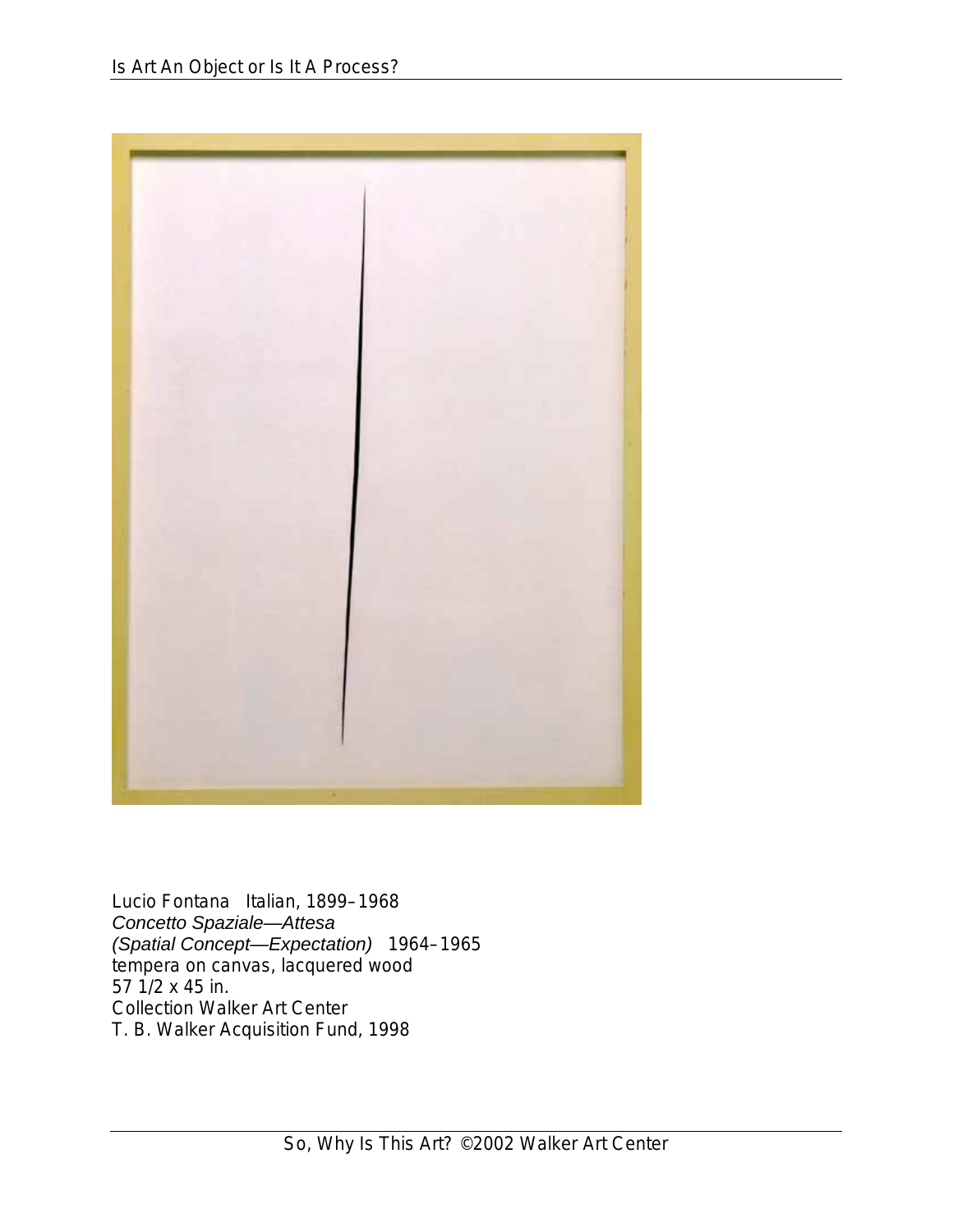Lucio Fontana, *Concetto Spaziale—Attesa (Spatial Concept—Expectation)* 1964–1965

Lucio Fontana, an Italian artist who lived and worked in Argentina, was one of the first avant-garde artists to understand art as gesture or performance. His first solo exhibition at an American museum was held at the Walker in 1966, where a critic wrote in the Minneapolis Star that "Fontana gives his works a feeling of space by breaking the surface with perforations, punctures, 'nervous' slits, 'quiet and dramatic' slashes, or 'fluttery' holes." The technique, which Fontana named Spazialismo, was conceived in 1949 when he punctured a thinly painted monochromatic canvas with a knife, exploding the definition—or at least the conventional space—of art. This act challenged the entire history of Western easel painting and led him to the understanding that painting was no longer about illusion contained within the dimensions of a canvas but a complex blend of form, color, architectural space, gesture, and light.

Fontana was completely committed to abstraction, publishing in 1946 his famous "White Manifesto," which expanded on ideas from another Italian movement, Futurism, about the role of science and technology in new art forms. In this manifesto he wrote about "the free development of color and form in real space to create an art that would transcend the area of the canvas to become an integral part of architecture."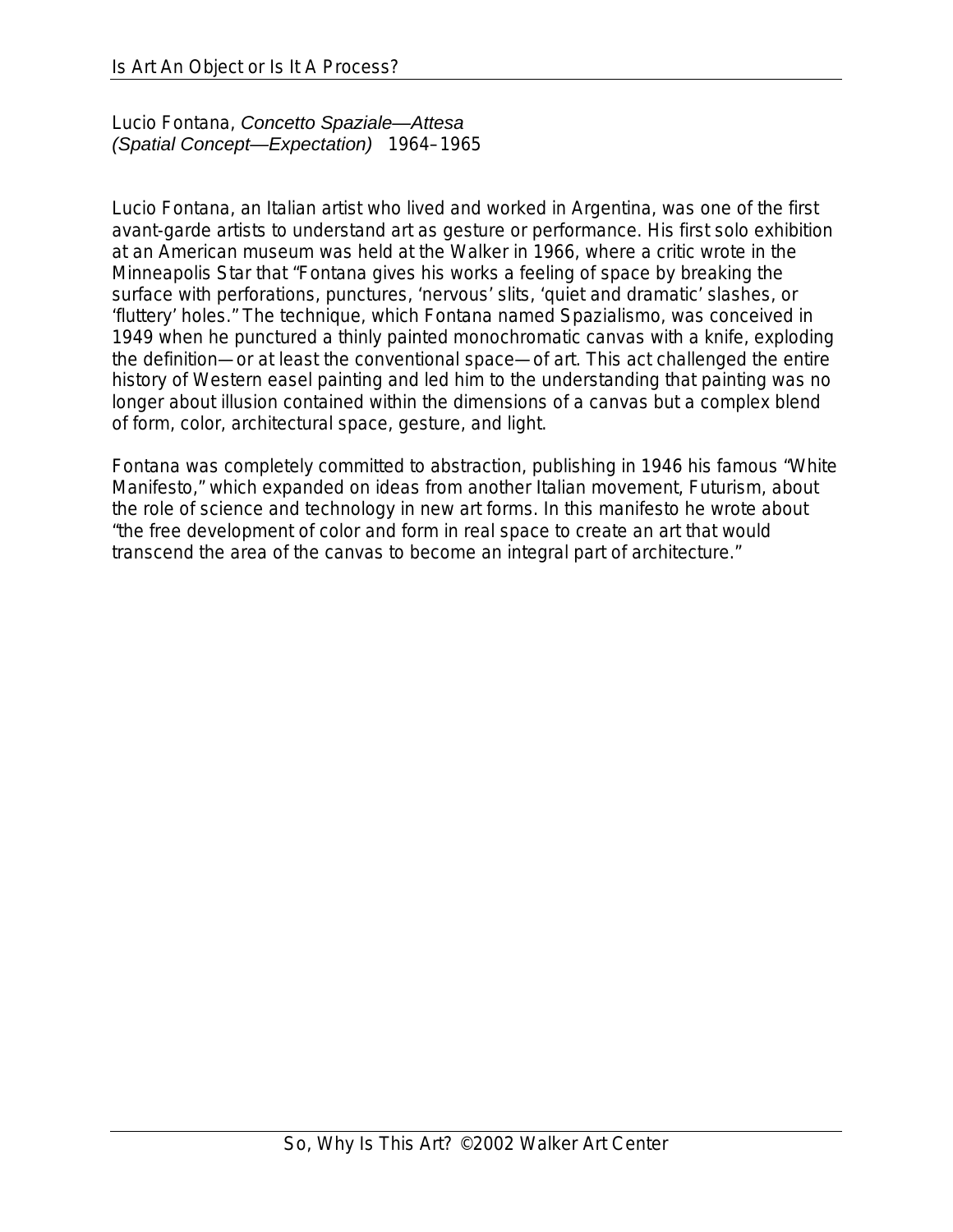

Rebecca Horn German, b. 1944 *The Little Painting School Performs a Waterfall* 1988 metal rods, aluminum, sable brushes, electric motor, acrylic on canvas 228 x 143 x 95 in. Collection Walker Art Center T. B. Walker Acquisition Fund, 1989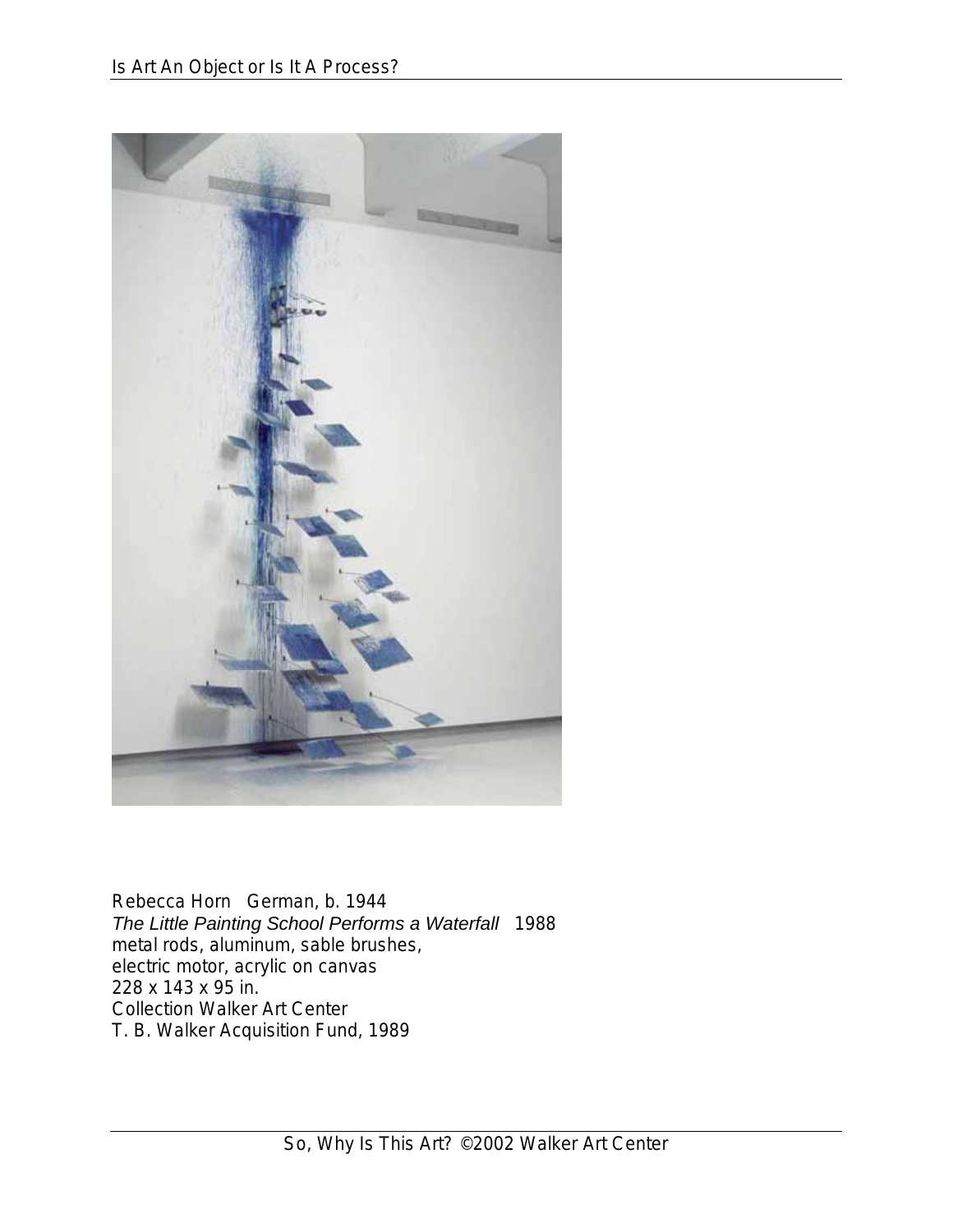Rebecca Horn, *The Little Painting School Performs a Waterfall* 1988

"The machine is a substitute for eternal life, because it lasts forever." —Rebecca Horn, 1993

With major works in film, video, performance, sculpture, and installation, Rebecca Horn is creating a new medium where many actions and processes intersect. The core theme in her varied works is the human body and its relationship to machines and nature. Her work in performance art started with the blending of sculpture and performance through the use of wearable machines such as finger and arm extensions, full body-sized feathered wings, and a face mask covered with sharpened pencils for drawing. Many of her works take the form of kinetic machines that perform simple repetitive actions with the assistance of electric motors.

Horn creates a machine to mimic the human act of painting in *The Little Painting School Performs a Waterfall*. Thirteen feet above the floor on a gallery wall, three fan-shaped paint brushes mounted on flexible metal arms slowly flutter down into cups filled with blue and green acrylic paint. After a few seconds of immersion they snap backward, spattering paint onto the wall, the ceiling, the floor, and onto canvases projected from the wall below. The brushes immediately resume their descent, and the cycle is repeated until each canvas is covered in paint. This kinetic work encourages reflection on our modern day estrange-ment from nature, as the waterfall presented is not real, and the "school" that painted it is three mechanical brushes rather than the hand of an artist. No physical trace of a human being or nature can be found.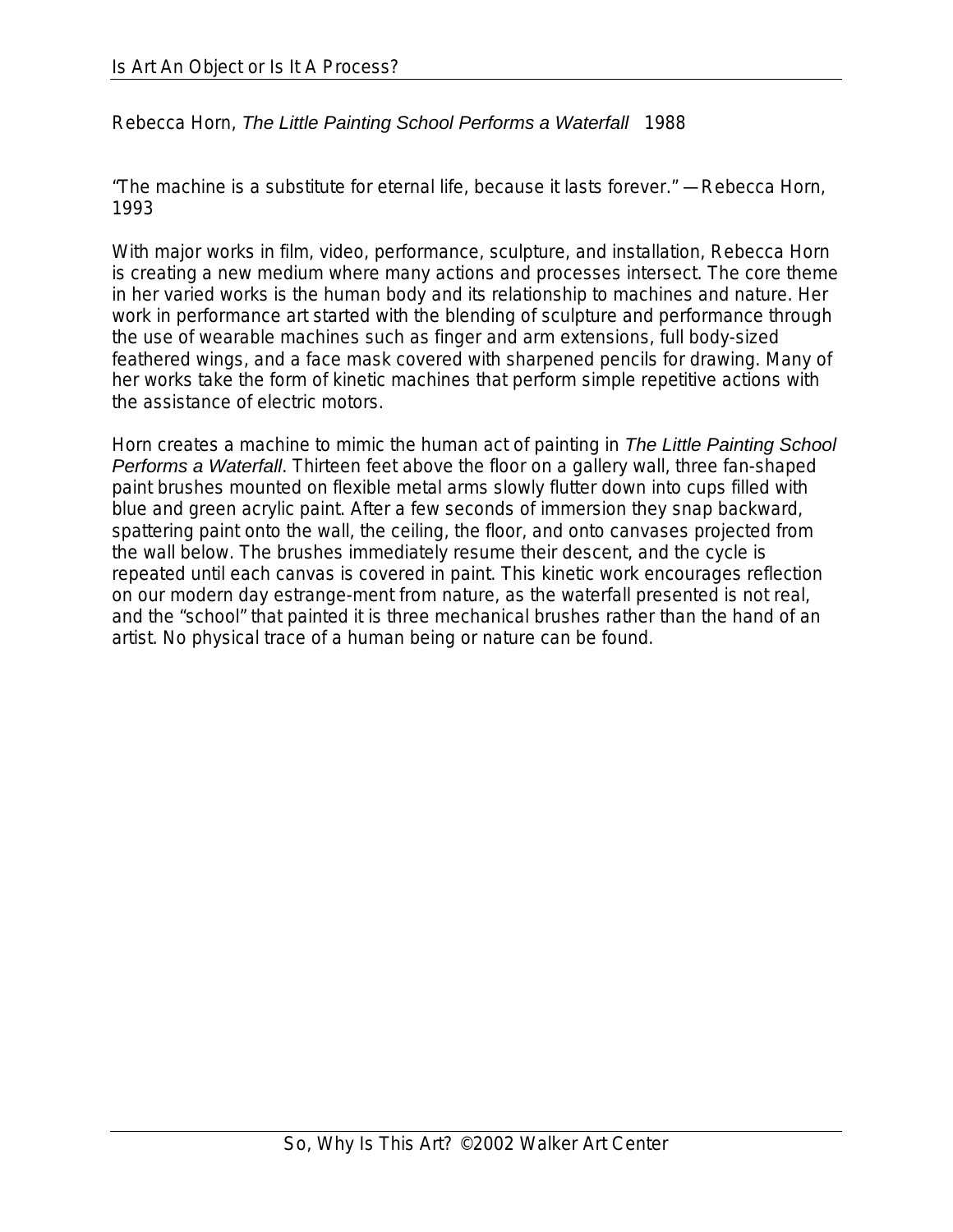

Gabriel Orozco Mexican, b. 1962 *Piedra que cede (Yielding Stone)* 1992 plasticine, debris 14 1/2 x 15 1/2 x 16 in. Collection Walker Art Center T. B. Walker Acquisition Fund, 1996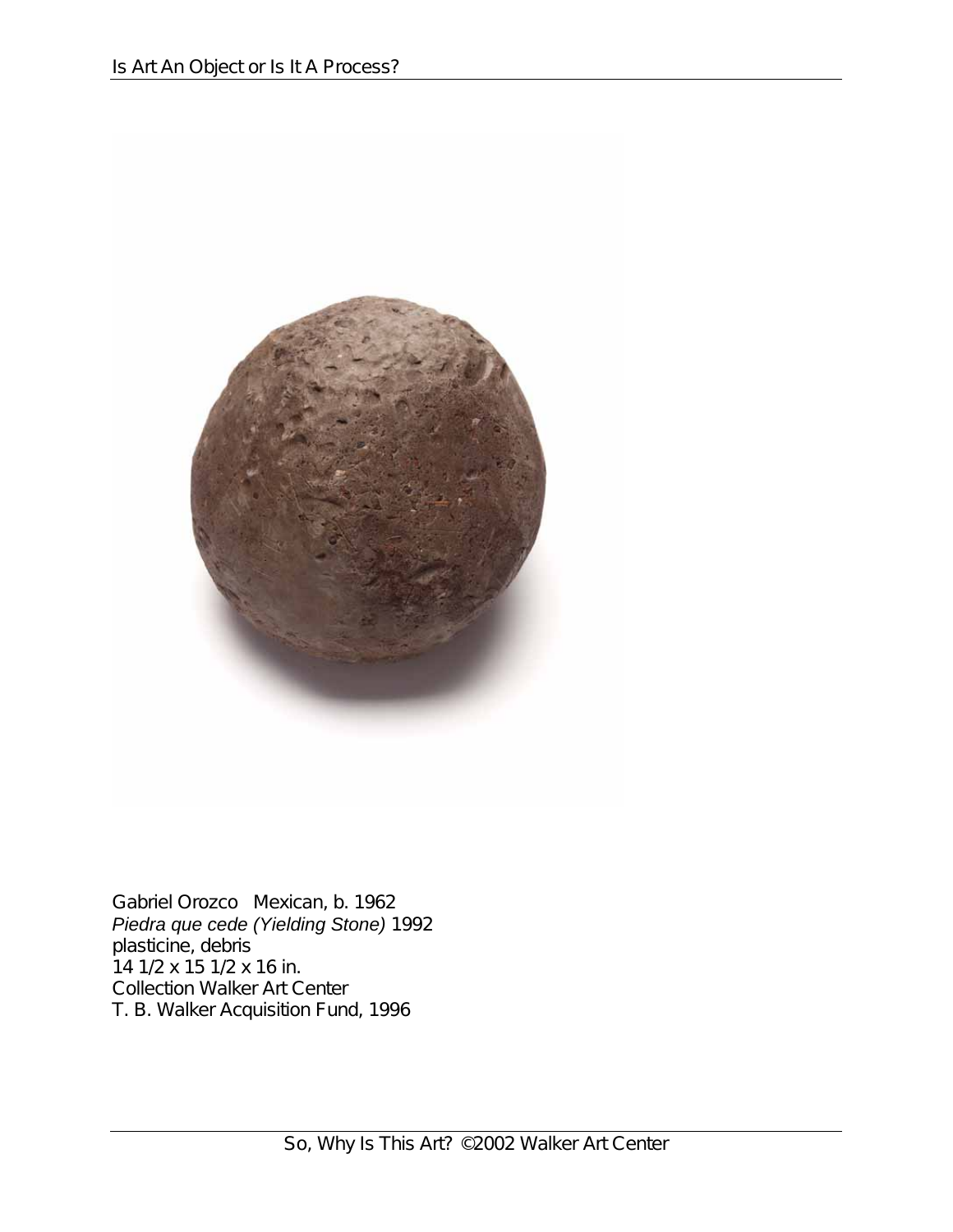## Gabriel Orozco, *Piedra que cede (Yielding Stone)* 1992

Gabriel Orozco believes that "very simple gestures and actions" can transform any experience, even the most mundane, into a work of art. These actions often result in objects that either cease to exist or change over time. In this way, Orozco challenges the accepted definitions of art and artistic practices. The vast majority of his work, which varies broadly in media, results from slight interventions in or interactions with his immediate environment, whether a supermarket, a beach, the streets of a rural village, or an urban landscape.

To make *Piedra que cede (Yielding Stone)*, Orozco shaped nearly 150 pounds of plasticine (equal approximately to his own body weight) into a ball and pushed it through the streets of New York City. In the process, dirt and detritus were embedded in the surface of this malleable material. Orozco references many art-making traditions in this work: the recycling of ordinary materials, exploration of art spaces beyond the gallery or museum, and the engagement of the artist's own body in performance art.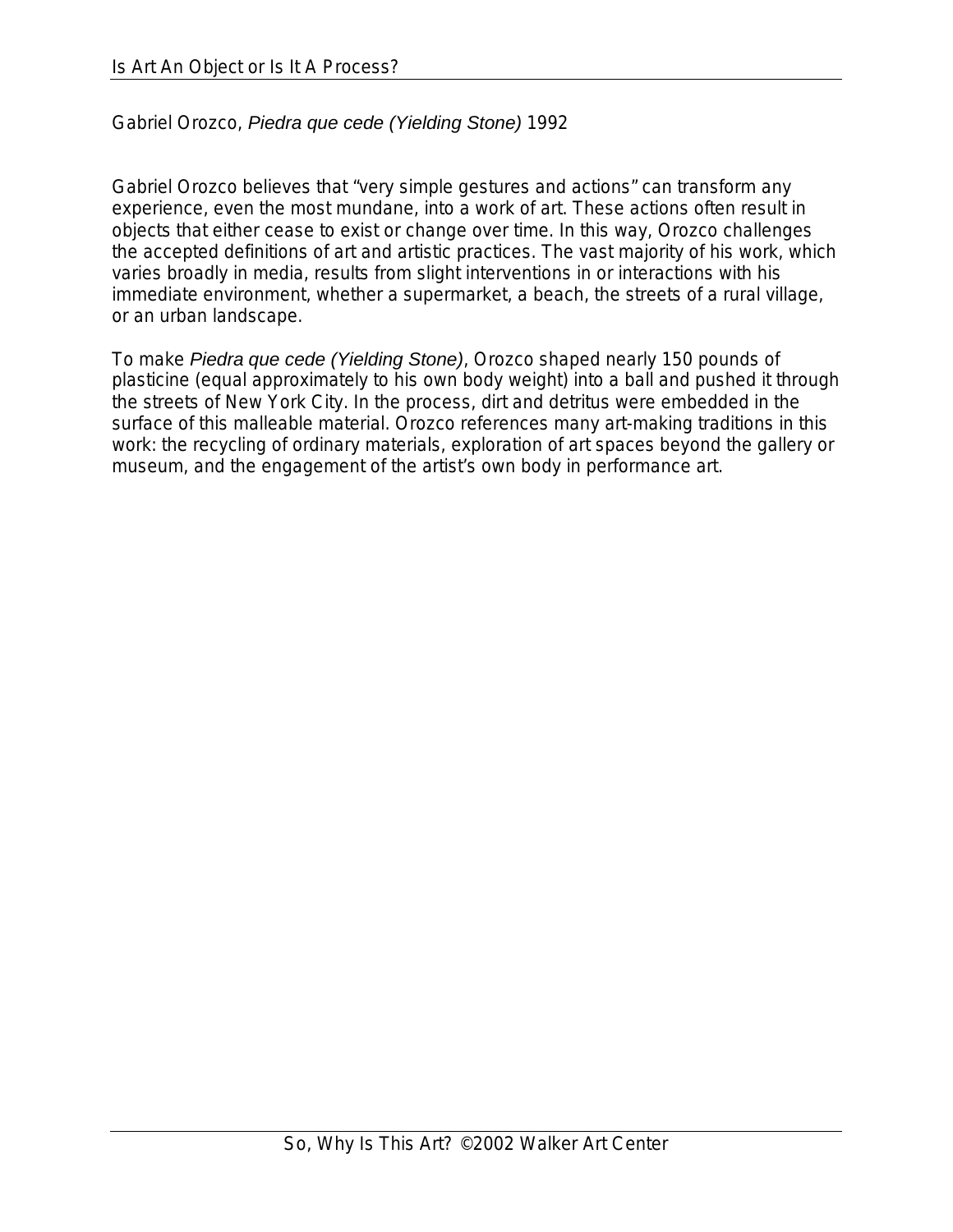

Nam June Paik Korean-American, b. 1932 *TV Cello* 1971 video tubes, TV chassis, plexiglass boxes, electronics, wiring, wood base, fan, stool, photograph dimensions variable Formerly the collection of Otto Piene and Elizabeth Goldring, Massachusetts Collection Walker Art Center T. B. Walker Acquisition Fund, 1992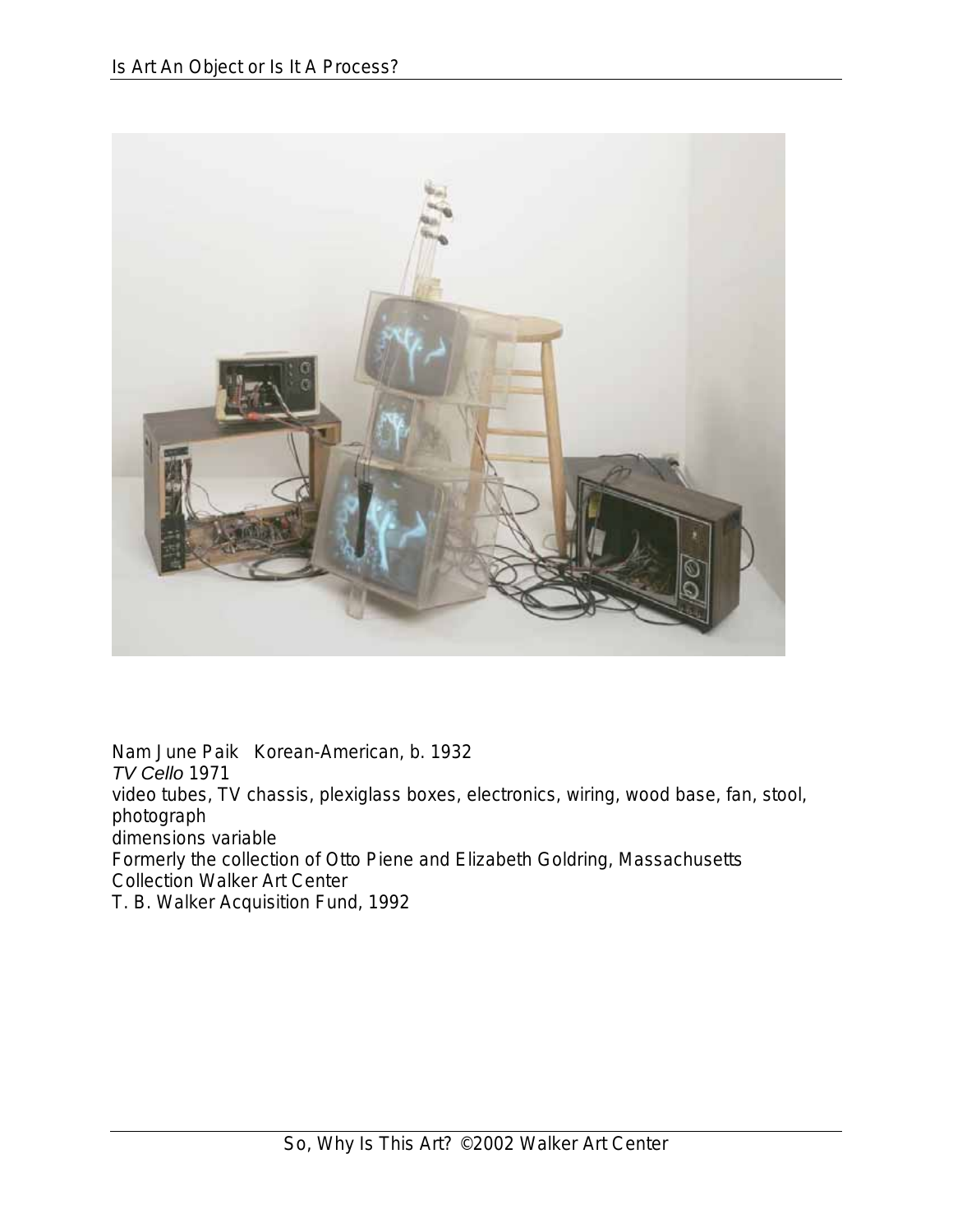## Nam June Paik, *TV Cello* 1971

"[*TV Cello* is] the first real innovation in cello design since 1600." —Charlotte Moorman

Since the early 1960s, Nam June Paik has explored the potential of television as an art object and an expressive medium. *TV Cello* is one of several objects Paik designed to be used by the late avant-garde cellist Charlotte Moorman (1933–1991). The three televisions in this work originally displayed three images: a direct feed of the immediate performance, a video collage of other cellists, and an intercepted broadcast television feed. As Moorman played this one-stringed cello with a regulation bow, she also created a series of electronic sounds, transforming the television into a musical instrument. When *TV Cello* was acquired by the Walker Art Center in 1992, Paik created new video images for the piece by combining existing footage of Moorman with excerpts from his video work Global Groove (1973).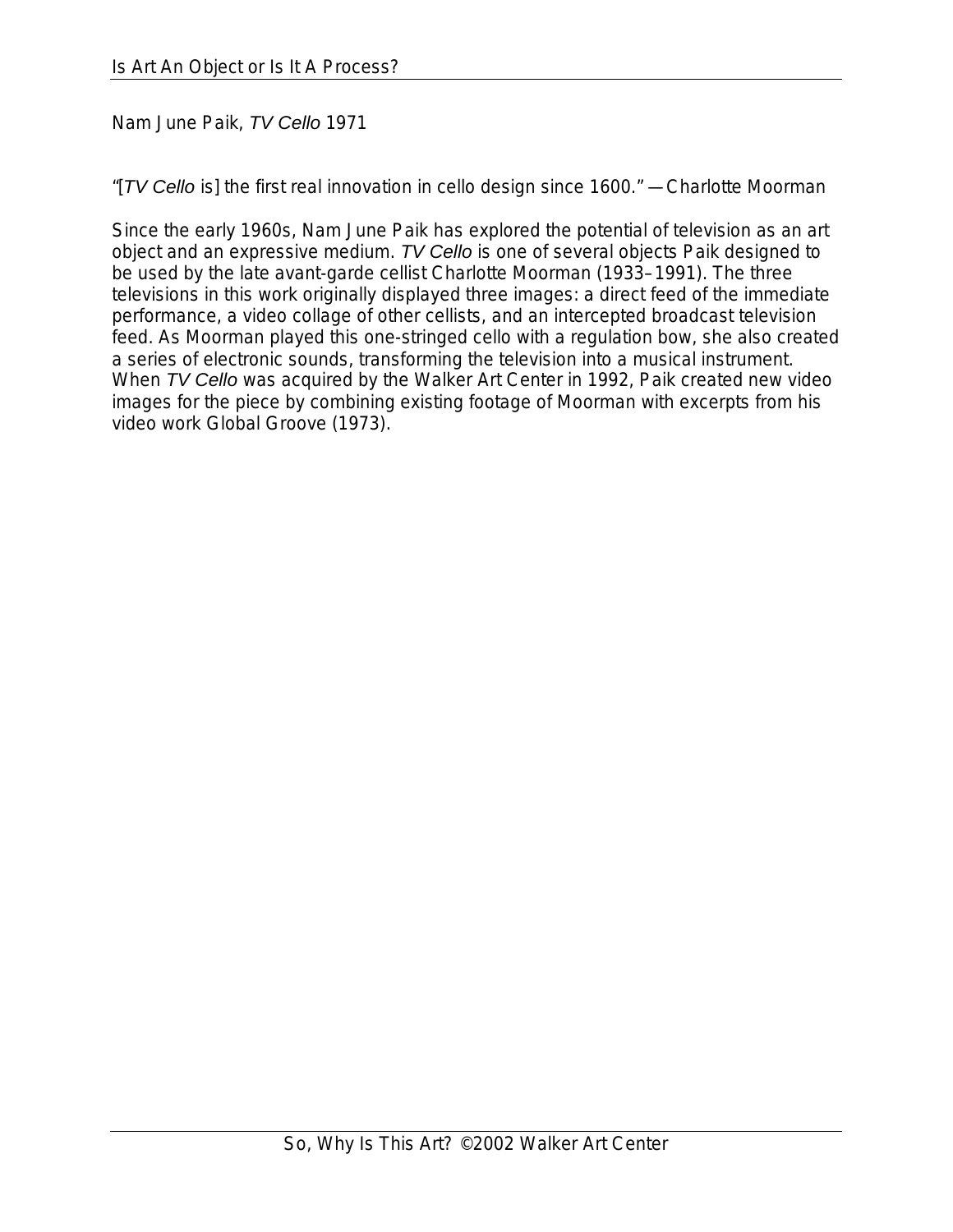

Niki de Saint Phalle French, 1930–2002 *Untitled from Edition Mat 64* 1964 plaster, paint, plastic, wood 28 3/8 x 21 5/16 x 2 13/16 in. Collection Walker Art Center Gift of Mr. and Mrs. Edgar Nash, 1966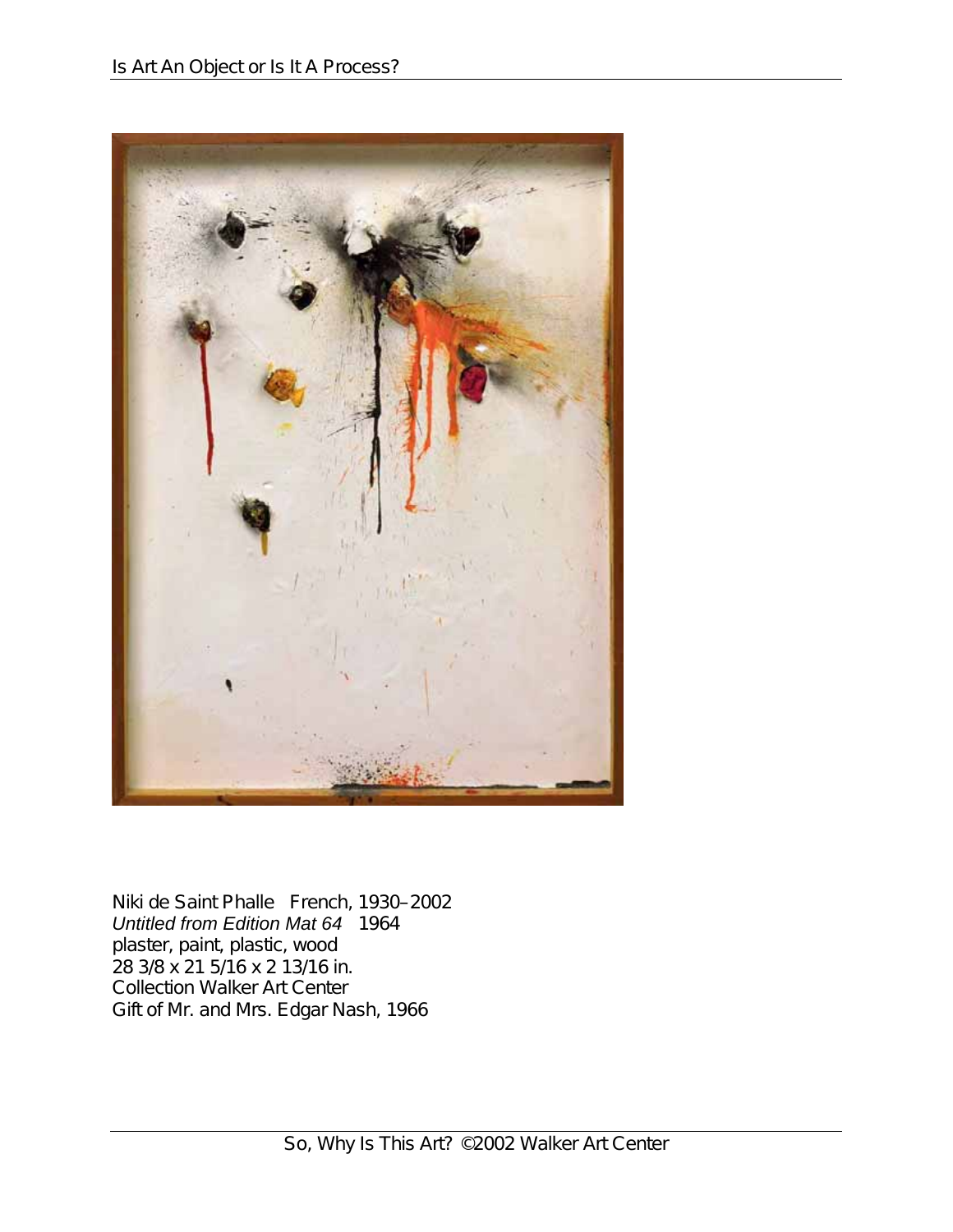Niki de Saint Phalle, *Untitled from Edition Mat 64* 1964

Niki de Saint Phalle was part of a movement in Europe called Nouveau Réalisme (New Realism) that included artists Yves Klein, Piero Manzoni, and others. The Nouveaux Réalistes favored the grittiness of everyday life over the elegant simplicity of 1950s abstraction. In 1960, they signed a manifesto calling for "new approaches to the perception of the real."

That same year, inspired by a child's dart game, de Saint Phalle invented a provocative technique for creating her paintings. She attached bags of paint to the canvases and shot them with a .22 caliber rifle. The impact of the bullets released the paint, which splattered and ripped across the surface in unpredictable ways. She used this method to create numerous works during the 1960s, often before an audience of invited guests who were encouraged to take part in the shooting.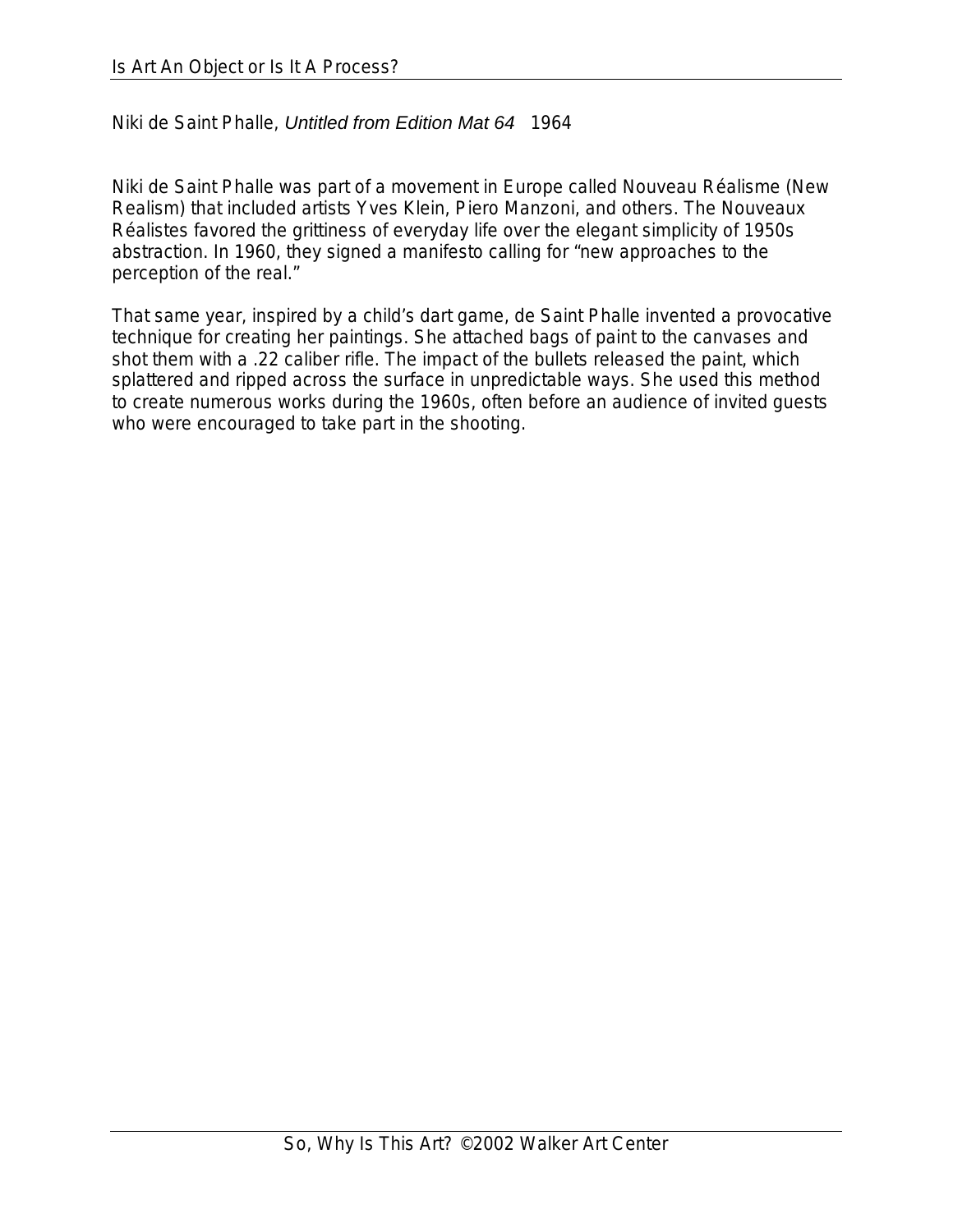

George Segal American, 1924–2000 *The Diner* 1964–1966 plaster, wood, chrome, laminated plastic, Masonite, fluorescent lamp, glass, paper 93 3/4 x 144 1/4 x 96 in. Collection Walker Art Center Gift of the T. B. Walker Foundation, 1966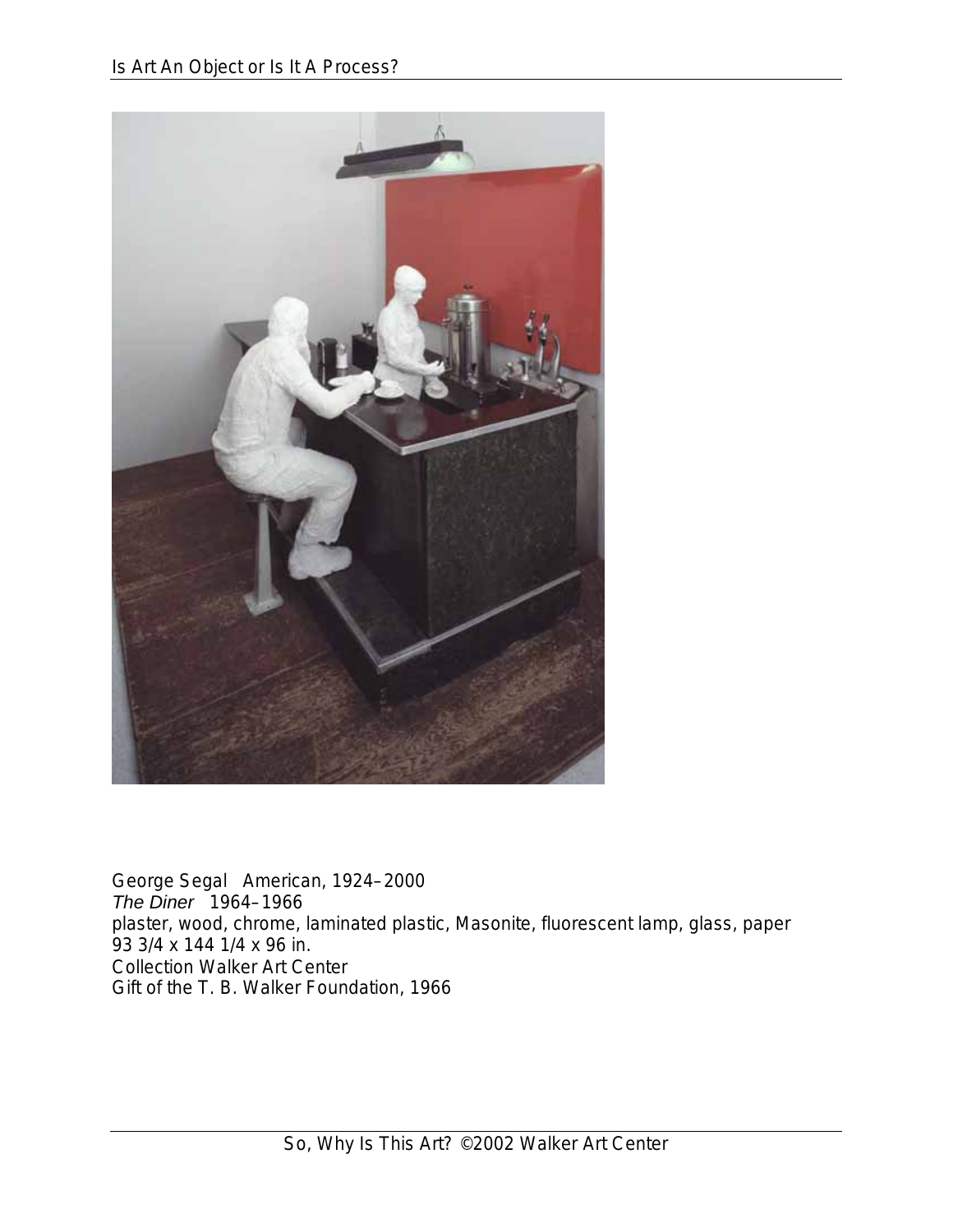George Segal, *The Diner* 1964–1966

George Segal is known for his sculptures of people placed in different scenes. His works include figures in a gas station, an elevator, standing in front of a mirror, and in this case, sitting at a diner counter. The artist called these types of artworks "situation sculptures." To make the figures, Segal wrapped bandages soaked in plaster around the bodies of his friends or models. When the bandages had dried and hardened, he carefully cut them off and reassembled the cast of the body. Then he combined these human figures with found objects to create different scenes.

*The Diner* is a life-size sculpture that shows two people at a counter—a customer and a server. The found objects Segal included came from a diner in New Jersey that had closed. The artist was also inspired by his memories of stopping at this type of restaurant during his late-night drives home to New Jersey after visiting art galleries in New York City.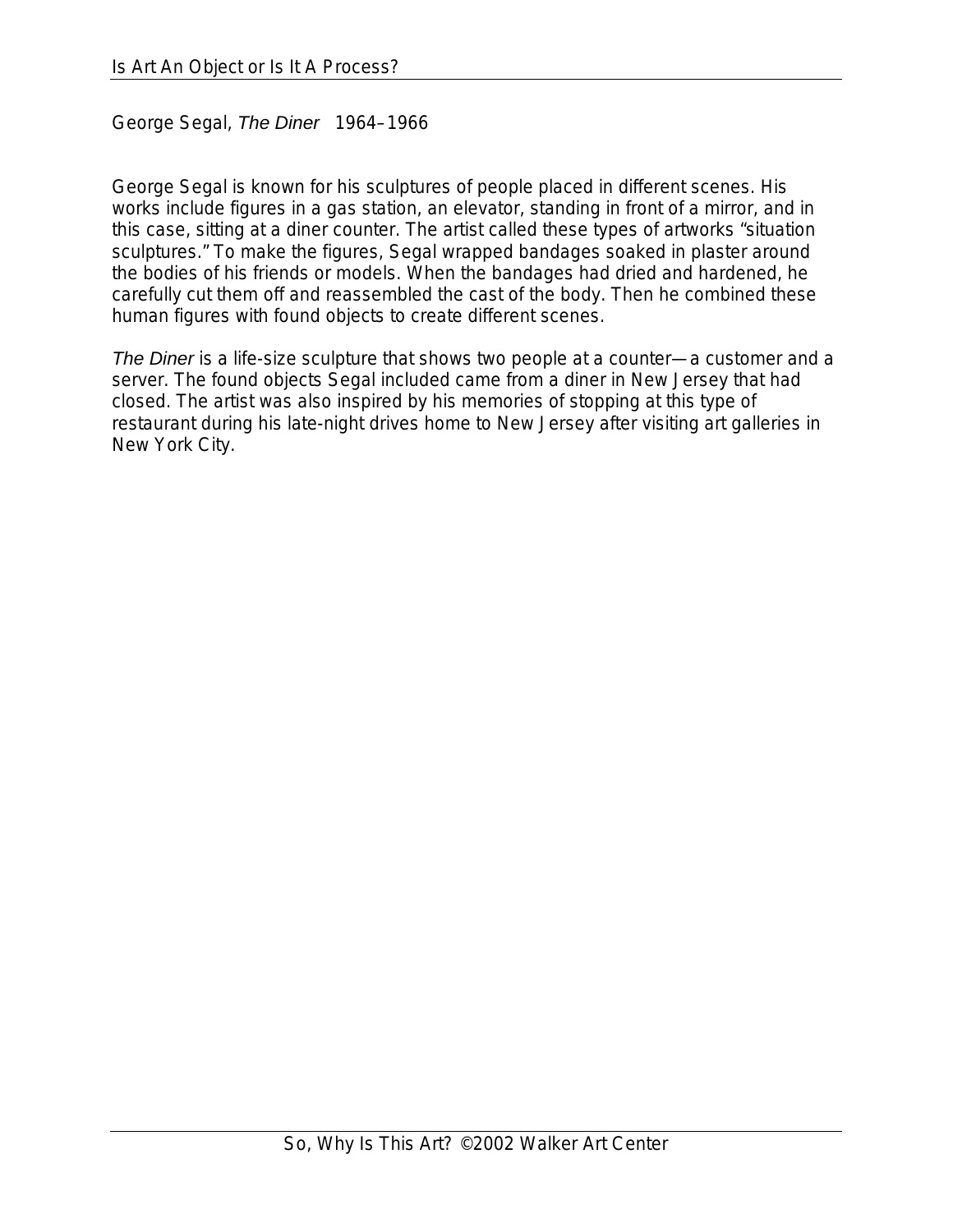

Kazuo Shiraga Japanese, b. 1924 *Untitled* 1959 oil on canvas 70 7/8 x 110 in. Collection Walker Art Center T. B. Walker Acquisition Fund, 1998